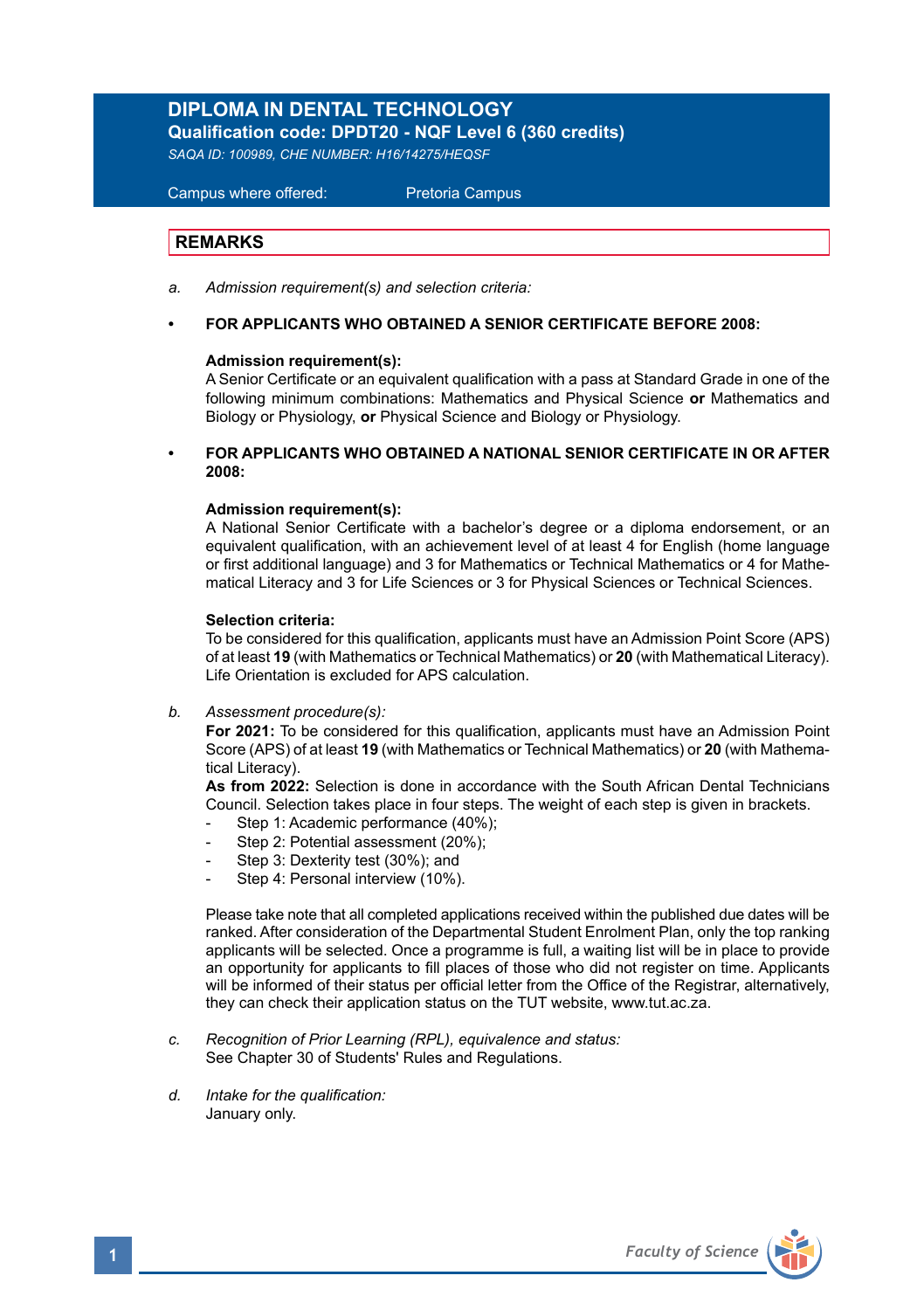- *e. Presentation: D*ay classes.
- *f. Minimum duration:* Three years.
- *g. Exclusion and readmission:* See Chapter 2 of Students' Rules and Regulations.
- *h. Other requirements:* 
	- Immunisation against Hepatitis B is compulsory.
	- Students should have access to computers and the Internet.
	- Students should register with the South African Dental Technicians Council; this will be done by the Department.
	- Students must obtain approved first-aid certificates to be admitted to the third-year examinations of the National Diploma. First-aid programmes are usually arranged by the Department.
	- Faculty and statutory rules and regulations will apply to students who register for this qualification. It is the responsibility of the students to familiarise themselves with these rules and regulations.
	- In addition to tuition fees and textbooks, an amount of approximately R30 000 for personal instruments will be required. These will remain the property of the student. Students are responsible for purchasing these instruments themselves.
- *i. Special qualification rules:*

Special qualification rules apply, and students who register for this qualification will receive the rules with their letter of acceptance. It is the students' own responsibility to familiarise themselves with those rules.

### **CURRICULUM**

# **FIRST YEAR CODE MODULE NQF-L CREDIT PREREQUISITE MODULE(S)** ADH105D Applied Dental Technology I (5) (30)<br>CAP105X Communication for Academic (5) (10) Communication for Academic Purposes CPL105X Computer Literacy (5) (10) DLM105D Dental Laboratory Management I (5) (18)<br>DMS105D Dental Materials Science I (5) (12) DMS105D Dental Materials Science I (5) (12)<br>DTT105D Dental Technology Theory I (5) (12) DTT105D Dental Technology Theory I (5) (12)<br>INL125D Information Literacy (block (5) (2) Information Literacy (block  $(5)$  (2) module) LFS125X Life Skills (block module) (5) (2)<br>OAT105D Oral Anatomy and Tooth (5) (24) Oral Anatomy and Tooth Morphology TOTAL CREDITS FOR THE FIRST YEAR: **120 SECOND YEAR CODE MODULE NQF-L CREDIT PREREQUISITE MODULE(S)** ADH206D Applied Dental Technology II (6) (33) Applied Dental Technology I Dental Materials Science I

DLM206D Dental Laboratory Management II (6) (18)



Dental Technology Theory I<br>Dental Laboratory Management I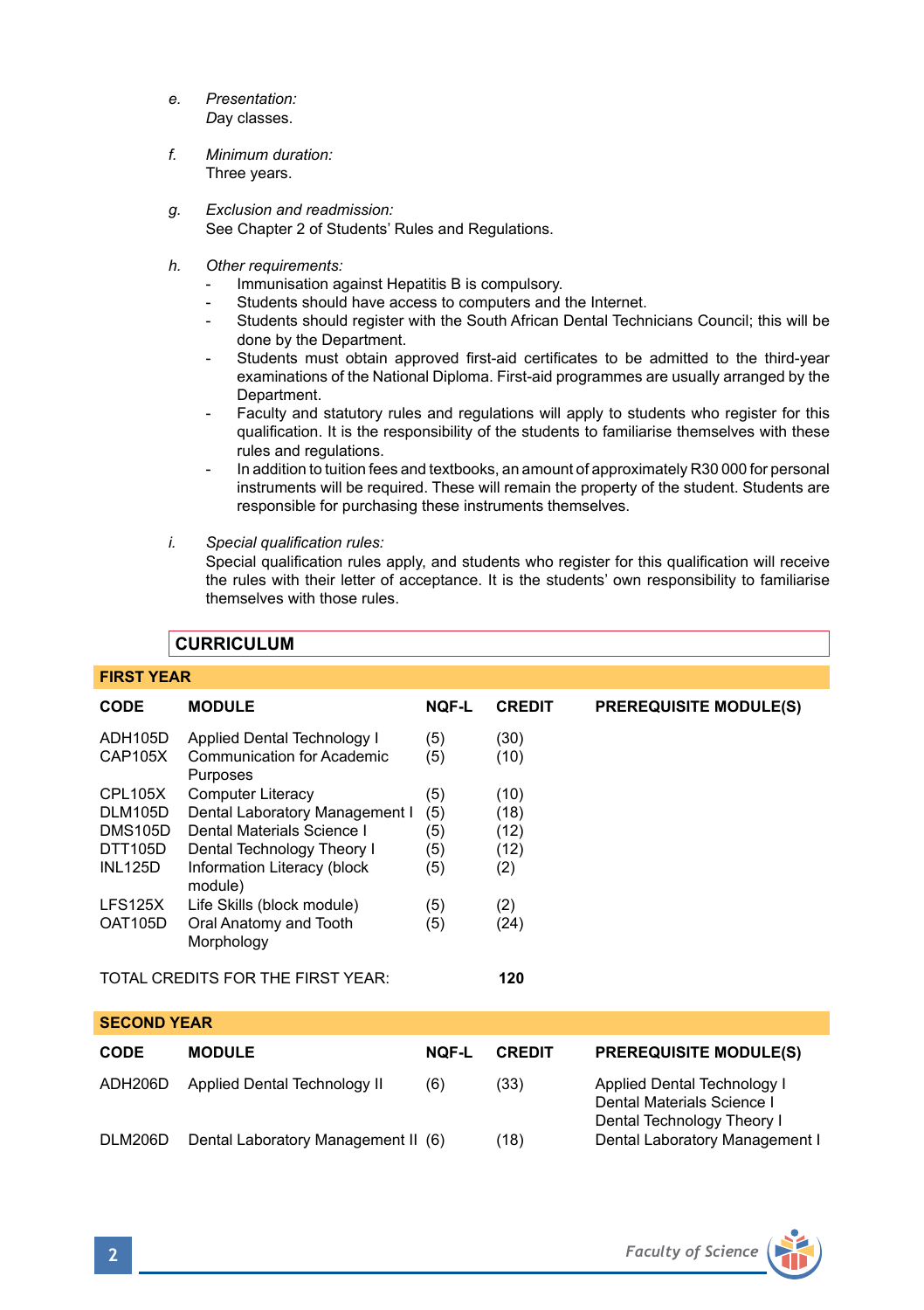| <b>APPLIED DENTAL TECHNOLOGY I (ADH105D)</b>                                                                                                                                                                                                                 | <b>PRACTICAL EVALUATION</b> |
|--------------------------------------------------------------------------------------------------------------------------------------------------------------------------------------------------------------------------------------------------------------|-----------------------------|
| (Module custodian: Department of Sport, Rehabilitation and Dental Sciences)<br>The manufacturing of all types of full dentures. The use and handling of materials and equipment that is im-<br>portant in prosthetic work. (Total tuition time: ± 544 hours) |                             |
| APPLIED DENTAL TECHNOLOGY II (ADH206D)                                                                                                                                                                                                                       | <b>PRACTICAL EVALUATION</b> |
| (Module custodian: Department of Sport, Rehabilitation and Dental Sciences)                                                                                                                                                                                  |                             |
| The design and manufacture of all types of dentures, orthodontic appliances and mouth quards. These include                                                                                                                                                  |                             |
| clinical work received from the clinics. Full metal crowns, temporary crowns and posts are also constructed.                                                                                                                                                 |                             |
|                                                                                                                                                                                                                                                              |                             |

1SP305D Business Practice I (5) (12)<br>ADH306D Applied Dental Technology III (6) (36) Applied Dental Technology III (6) (36) Applied Dental Technology II DLM306D Dental Laboratory Management III (6) (18)<br>DMS306D Dental Materials Science III (6) (15)  $\overline{160}$  (15) Applied Dental Technology II

**CODE MODULE NQF-L CREDIT PREREQUISITE MODULE(S)**

DMS206D Dental Materials Science II (6) (15) Applied Dental Technology I

WIL in Dental Technology II (6) (24) Applied Dental Technology I<br>(block module) (block module) Cental Materials Science I

|                                      | WDT326D WIL in Dental Technology III<br>(block module) | (6) | (24) | Applied Dental Technology II<br>Dental Materials Science II<br>Dental Technology Theory II<br>WIL in Dental Technology II |
|--------------------------------------|--------------------------------------------------------|-----|------|---------------------------------------------------------------------------------------------------------------------------|
| TOTAL CREDITS FOR THE THIRD YEAR:    |                                                        |     | 120  |                                                                                                                           |
| TOTAL CREDITS FOR THE QUALIFICATION: |                                                        |     | 360  |                                                                                                                           |

DTT306D Dental Technology Theory III (6) (15)

DTT206D Dental Technology Theory II (6) (15)

JUR205D Jurisprudence (5) (15)<br>WDT226D WIL in Dental Technology II (6) (24)

TOTAL CREDITS FOR THE SECOND YEAR: **120**

# **MODULE INFORMATION (OVERVIEW OF SYLLABUS)**

The syllabus content is subject to change to accommodate industry changes. Please note that a more detailed syllabus is available at the Department or in the study guide that is applicable to a particular module. At time of publication, the syllabus content was defined as follows:

### **A**

**THIRD YEAR** 

# *(Module custodian: Department of Sport, Rehabilitation and Dental Sciences)*

The design and manufacture of all types of dentures, orthodontic appliances and mouth guards. These include clinical work received from the clinics. Full metal crowns, temporary crowns and posts are also constructed. (Total tuition time: ± 816 hours)

 Dental Materials Science I Dental Technology Theory I<br>Applied Dental Technology I

 Dental Materials Science I Dental Technology Theory I

Dental Materials Science I Dental Technology Theory I

 Dental Materials Science II Dental Technology Theory II<br>Dental Laboratory Management II

 Dental Materials Science II Dental Technology Theory II<br>Applied Dental Technology II

 Dental Materials Science II Dental Technology Theory II

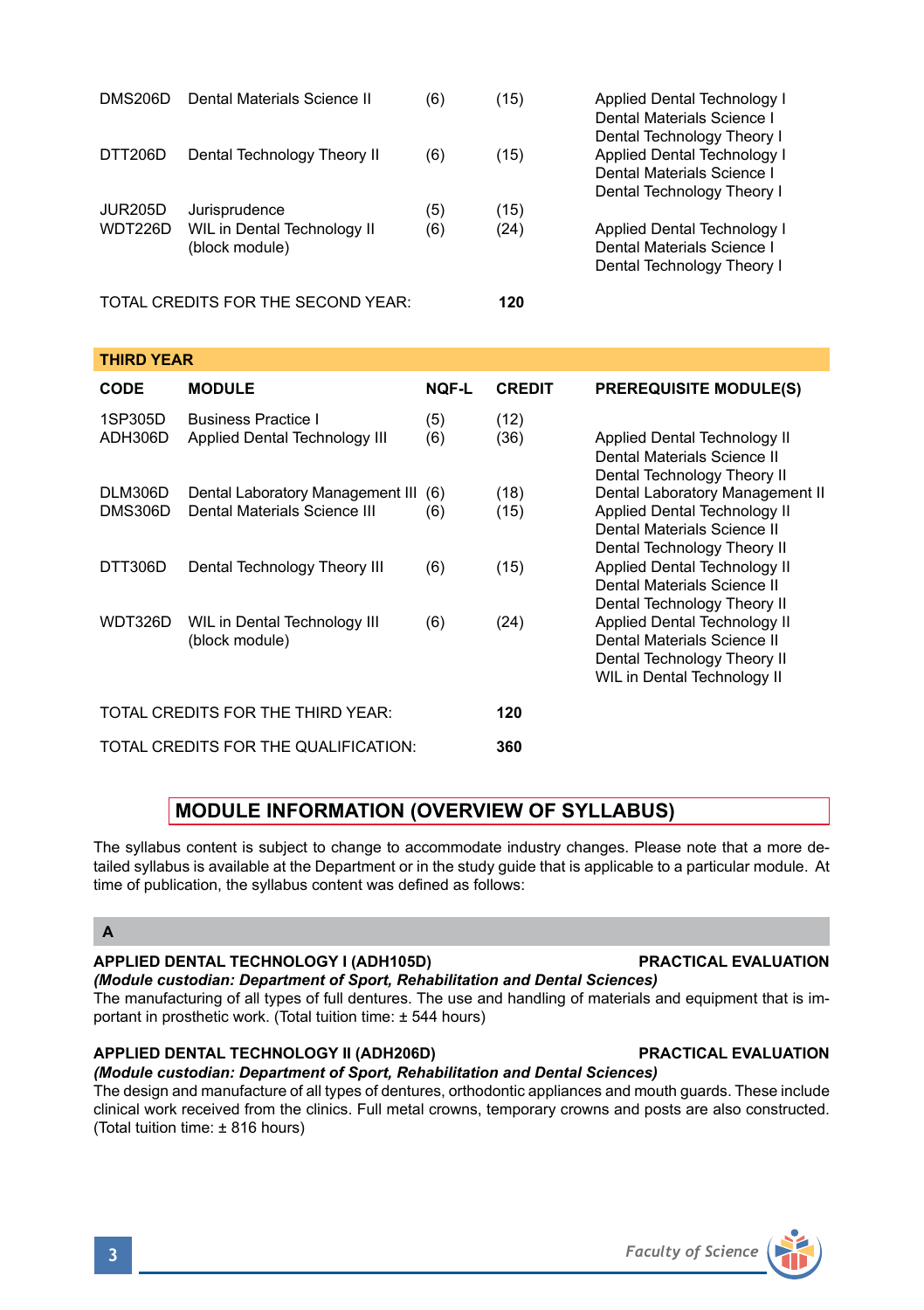# **APPLIED DENTAL TECHNOLOGY III (ADH306D) PRACTICAL EVALUATION**

# *(Module custodian: Department of Sport, Rehabilitation and Dental Sciences)*

The construction of full metal crowns and bridges with acrylic veneers, as well as metal constructions for porcelain crowns, prosthetics, orthodontics and cobalt chrome. (Total tuition time: ± 850 hours)

### **B**

### **BUSINESS PRACTICE I (1SP305D) 1 X 3-HOUR PAPER**

*(Module custodian: Department of Sport, Rehabilitation and Dental Sciences)* Basic accounting, as well as the layout of offices and the management and administration of a business. (Total tuition time: ± 68 hours)

### **C**

### **COMMUNICATION FOR ACADEMIC PURPOSES (CAP105X) 1 X 3-HOUR PAPER** *(Module custodian: Department of Applied Languages)*

A workable knowledge of English is an essential skill for any graduate who is required to conduct themselves successfully in a professional working environment. This module will equip students with the competencies required to compose a selection of written texts related to communicating both internally and externally within a professional environment. In addition, the module includes strategies that are essential for the effective communication in various situations, including small groups to avoid unproductive conflict, a multicultural context, etc. (Total tuition time: not available)

### **COMPUTER LITERACY (CPL105X)** COMPUTER LITERACY (CPL105X)

### *(Module custodian: End User Computing Unit)*

Introduction of information literacy. Development of a search strategy and application of a search string to search engines and academic databases. Evaluation of information sources. Ethical and legal use of information. (Total tuition time: not available)

### **D**

### **DENTAL LABORATORY MANAGEMENT I (DLM105D) 1 X 3-HOUR PAPER**

### *(Module custodian: Department of Sport, Rehabilitation and Dental Sciences)*

Dental laboratory management - Work ethics and personal presentation; Health and safety in the workplace; basics of electricity, plumbing, gas and equipment; Optimal use of materials; Diversity in the workplace. Quality systems - Introduction to quality systems; Purpose/objectives of a QMS; Definitions; Total quality management of a six sigma; and Roles of employee and employer. (Total tuition time: not available)

### **DENTAL LABORATORY MANAGEMENT II (DLM206D) 1 X 3-HOUR PAPER**

### *(Module custodian: Department of Sport, Rehabilitation and Dental Sciences)*

Dental laboratory management - Interpreting work slips; Professional communication; Principles of stock control; Coping with personal challenges; Career planning; Maintenance and use of equipment relative to year of study. Quality systems - Overview of ISO 9000 systems; Overview of medical devices QMS internationally; Medical devices QMS requirements – South Africa; ISO 9000 systems as basis of ISO 13485; and Overview of ISO 13485 with focus on custom-made devices. (Total tuition time: not available)

### **DENTAL LABORATORY MANAGEMENT III (DLM306D) 1 X 3-HOUR PAPER**

*(Module custodian: Department of Sport, Rehabilitation and Dental Sciences)* Dental laboratory management - Record keeping; Invoicing; Informed consent for substitution; Council regulations regarding laboratories; Conflict resolution in the work-place; Applying for work; CV writing; Interviews; Continuous professional development; Rules and regulations; and Maintenance and use of equipment relative to year of study. Quality systems - Documents that regulators expect you to maintain. The medical device regulations that apply to dental laboratories; The roles that medical device regulators expect you to Perform; The documents that ISO 13485 expects you to maintain; The procedures that ISO 13485 expects you to document; The activities that ISO 13485 expects you to document; The arrangements that ISO 13485 expects you to document; The requirements that ISO 13485 expects you to document; and Introduction to risk management. (Total tuition time: not available)

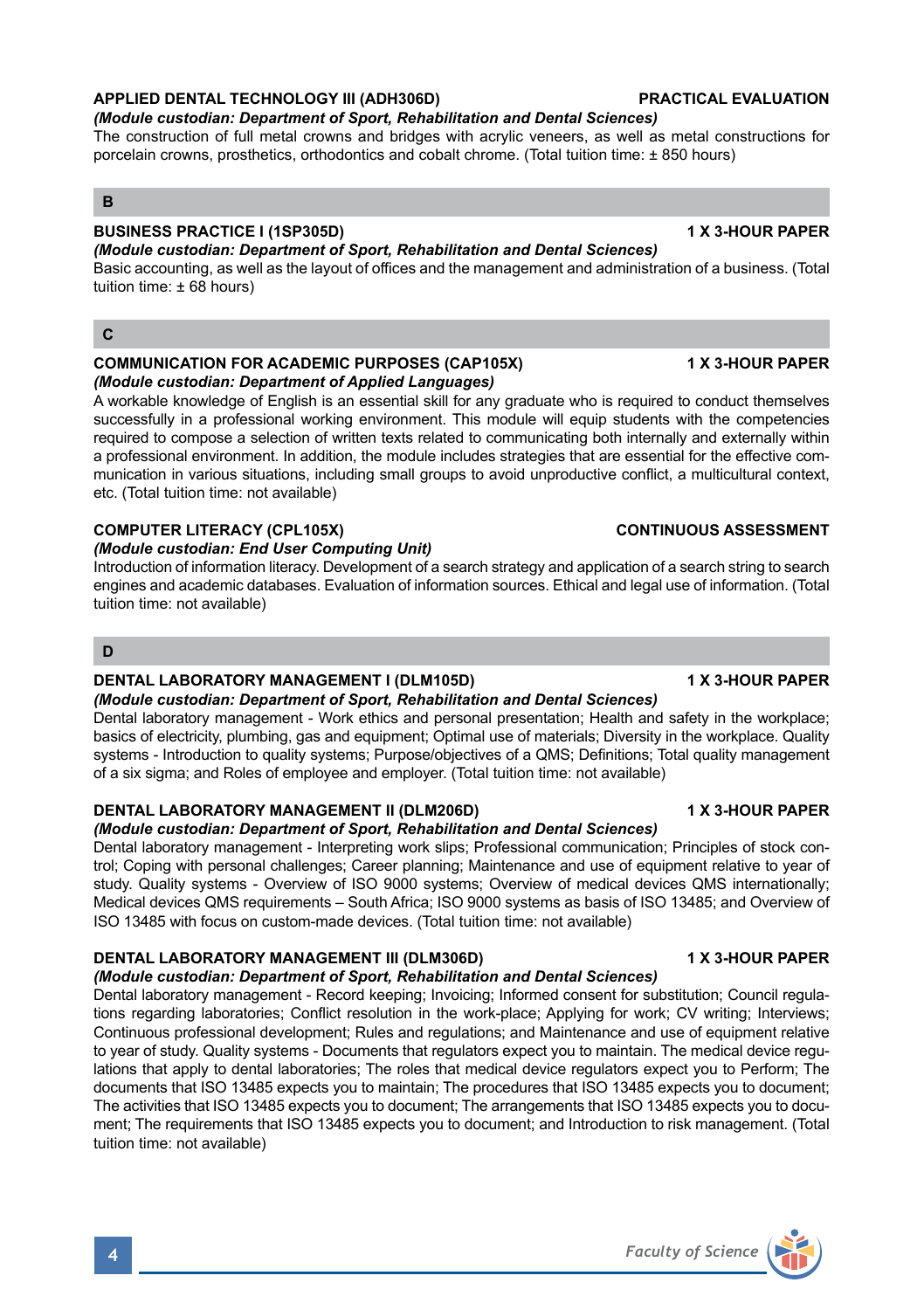## **DENTAL MATERIALS SCIENCE I (DMS105D)** 1 X 3-HOUR PAPER

### *(Module custodian: Department of Sport, Rehabilitation and Dental Sciences)*

Dental materials such as gypsum, wax, impression material, acrylics and abrasive and polishing agents. Basic chemistry and physics applicable to dental materials. (Total tuition time: not available)

### **DENTAL MATERIALS SCIENCE II (DMS206D)** 1 X 3-HOUR PAPER

*(Module custodian: Department of Sport, Rehabilitation and Dental Sciences)* Dental materials such as inlay material. Dental alloys and physical properties of materials. Basic chemistry and physics that apply to dental materials. (Total tuition time: not available)

### **DENTAL MATERIALS SCIENCE III (DMS306D) 1 X 3-HOUR PAPER**

*(Module custodian: Department of Sport, Rehabilitation and Dental Sciences)*

A continuation of the study of dental materials. Implants, cross-infection and safety in the laboratory. Basic chemistry and physics that apply to dental materials. (Total tuition time: not available)

### **DENTAL TECHNOLOGY THEORY I (DTT105D) 1 X 3-HOUR PAPER**

*(Module custodian: Department of Sport, Rehabilitation and Dental Sciences)* Theory of the construction of full dentures. (Total tuition time: not available)

### **DENTAL TECHNOLOGY THEORY II (DTT206D)** 1 X 3-HOUR PAPER

*(Module custodian: Department of Sport, Rehabilitation and Dental Sciences)*

Theory of the construction of orthodontic appliances, as well as partial dentures and full metal crowns and bridges, temporary crowns and posts. (Total tuition time: not available)

### **DENTAL TECHNOLOGY THEORY III (DTT306D) 1 X 3-HOUR PAPER**

### *(Module custodian: Department of Sport, Rehabilitation and Dental Sciences)*

Theory of crown and bridge work, including full metal crowns with acrylic veneers and metal constructions for porcelain crowns and bridges. (Total tuition time: not available)

### **I**

### **INFORMATION LITERACY (INL125D) CONTINUOUS ASSESSMENT**

*(Module custodian: Directorate of Library and Information Services)*

Introduction of information literacy. Development of a search strategy and application of a search string to search engines and academic databases. Evaluation of information sources. Ethical and legal use of information. (Total tuition time: not available)

### **J**

**JURISPRUDENCE (JUR205D) 1 X 3-HOUR PAPER** *(Module custodian: Department of Sport, Rehabilitation and Dental Sciences)* Legal aspects of dental technology in South Africa. (Total tuition time: not available)

# **L**

*(Module custodian: Directorate of Student Development and Support)*

Academic, personal and socio-emotional skills development for students in higher education. Personal and social dimensions address: effective planning and self-management (goal setting and time management); Adjusting to university life (student life, diversity and change); Intra- and interpersonal skills development (conflict management, self-esteem, relationship management); Effective living (healthy living, HIV education, substance abuse); Academic dimension addresses: academic skills for university (e.g. critical thinking, creativity, managing assignments and assessments). (Total tuition time: not available)

### **LIFE SKILLS (LFS125X) CONTINUOUS ASSESSMENT**